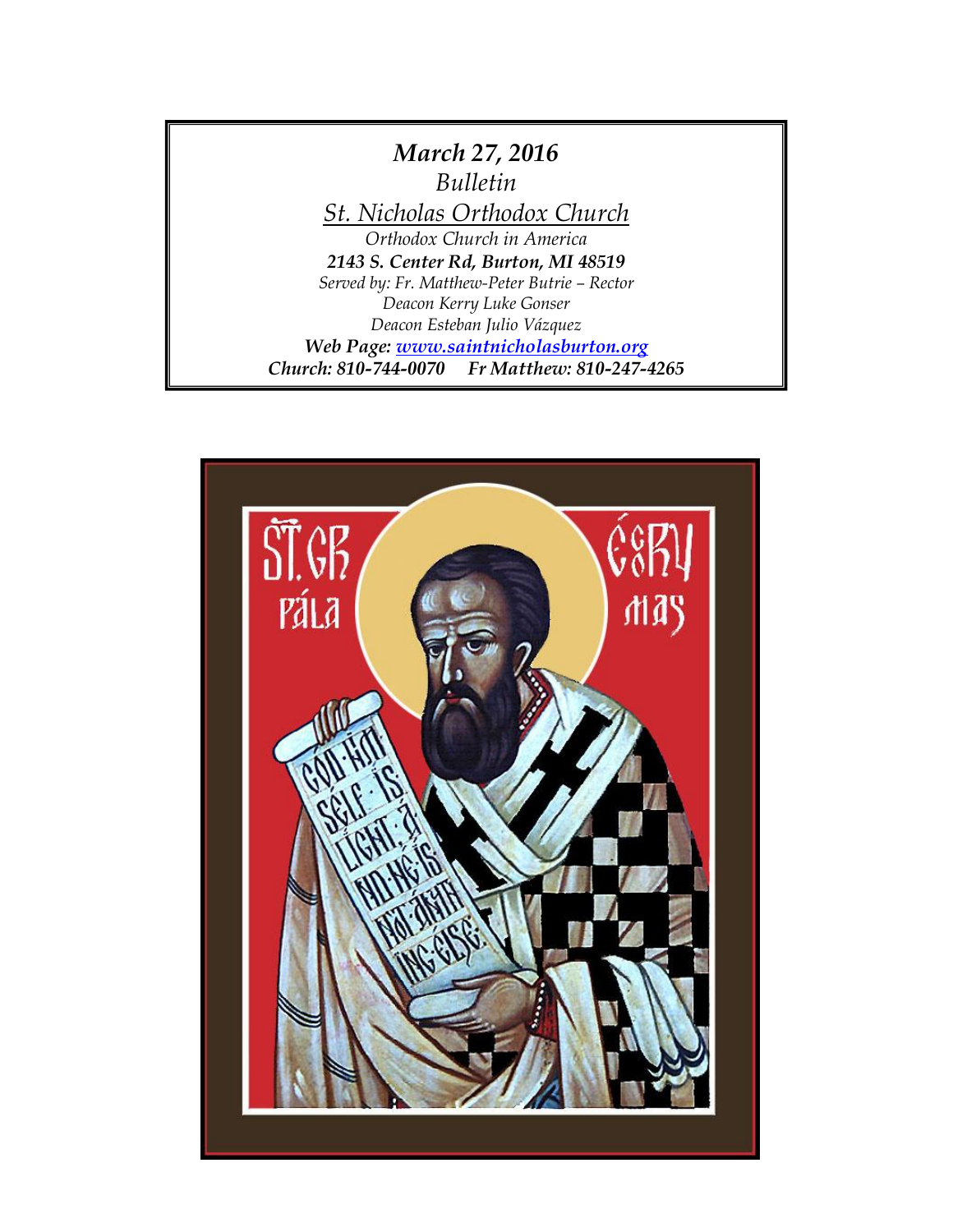**SUNDAY, MARCH 27, 2016 SECOND SUNDAY OF LENT — Tone 2. St. Gregory Palamas. Synaxis of the Venerable Fathers of the Kiev Caves Lavra. Martyr Matrona of Thessalonica (3rd-4th c.). Martyrs Manuel and Theodosius (304). Ven. John the Clairvoyant, Anchorite, of Egypt (394-395). The "GLYKOPHYLOUSA" and the "AKATHIST" Icons of the Most-holy Theotokos on Mt. Athos.**

# **TROPARIA**

**(Tone 2)** When Thou didst descend to death, O Life Immortal, Thou didst slay hell with the splendor of Thy Godhead! And when from the depths Thou didst raise the dead, all the powers of heaven cried out: O Giver of Life! Christ our God! Glory to Thee!

**(Tone 8)** O light of Orthodoxy, teacher of the Church, its confirmation, / O ideal of monks and invincible champion of theologians, / O wonderworking Gregory, glory of Thessalonica and preacher of grace, // always intercede before the Lord that our souls may be saved!

**(Tone 4)** In truth you were revealed to your flock as a rule of faith, a model of meekness, and teacher of abstinence, so you won the heights by humility, and riches by poverty, O Holy Father Nicholas, intercede with Christ God to save our souls.

**KONTAKION (Tone 8)** O victorious leader of triumphant hosts! We, your servants, delivered from evil, sing our grateful thanks to you, O Theotokos! As you possess invincible might set us free from ev'ry calamity so that we may sing: Rejoice, O unwedded Bride!

#### *The Prokeimenon in the Fifth Tone:* **Thou, O Lord, shalt protect us / and preserve us from this generation forever.**

*v:* **Save me, O Lord, for there is no longer any that is godly.**

# **THE READING FROM THE EPISTLE OF THE HOLY APOSTLE PAUL TO THE HEBREWS (1:10-**

**2:3)** Brethren: "Thou, Lord, didst found the earth in the beginning, and the heavens are the work of thy hands; they will perish, but thou remainest; they will all grow old like a garment, like a mantle thou wilt roll them up, and they will be changed. But thou art the same, and thy years will never end." But to what angel has he ever said, "Sit at my right hand, till I make thy enemies a stool for thy feet"? Are they not all ministering spirits sent forth to serve, for the sake of those who are to obtain salvation? Therefore we must pay the closer attention to what we have heard, lest we drift away from it. For if the message declared by angels was valid and every transgression or disobedience received a just retribution, how shall we escape if we neglect such a great salvation? It was declared at first by the Lord, and it was attested to us by those who heard him.

# *Alleluia, Tone 2*

*v:* **May the Lord hear you in the day of trouble! May the Name of the God of Jacob protect you!** *v:* **Save the King, O Lord, and hear us on the day we call!**

**THE HOLY GOSPEL ACCORDING TO SAINT MARK (2:1-12)** When Jesus returned to Capernaum after some days, it was reported that he was at home. And many were gathered together, so that there was no longer room for them, not even about the door; and he was preaching the word to them. And they came, bringing to him a paralytic carried by four men. And when they could not get near him because of the crowd, they removed the roof above him; and when they had made an opening, they let down the pallet on which the paralytic lay. And when Jesus saw their faith, he said to the paralytic, "My son, your sins are forgiven." Now some of the scribes were sitting there, questioning in their hearts, "Why does this man speak thus? It is blasphemy! Who can forgive sins but God alone?" And immediately Jesus, perceiving in his spirit that they thus questioned within themselves, said to them, "Why do you question thus in your hearts? Which is easier, to say to the paralytic, 'Your sins are forgiven,' or to say, 'Rise, take up your pallet and walk'? But that you may know that the Son of man has authority on earth to forgive sins" -- he said to the paralytic -- "I say to you, rise, take up your pallet and go home." And he rose, and immediately took up the pallet and went out before them all; so that they were all amazed and glorified God, saying, "We never saw anything like this!"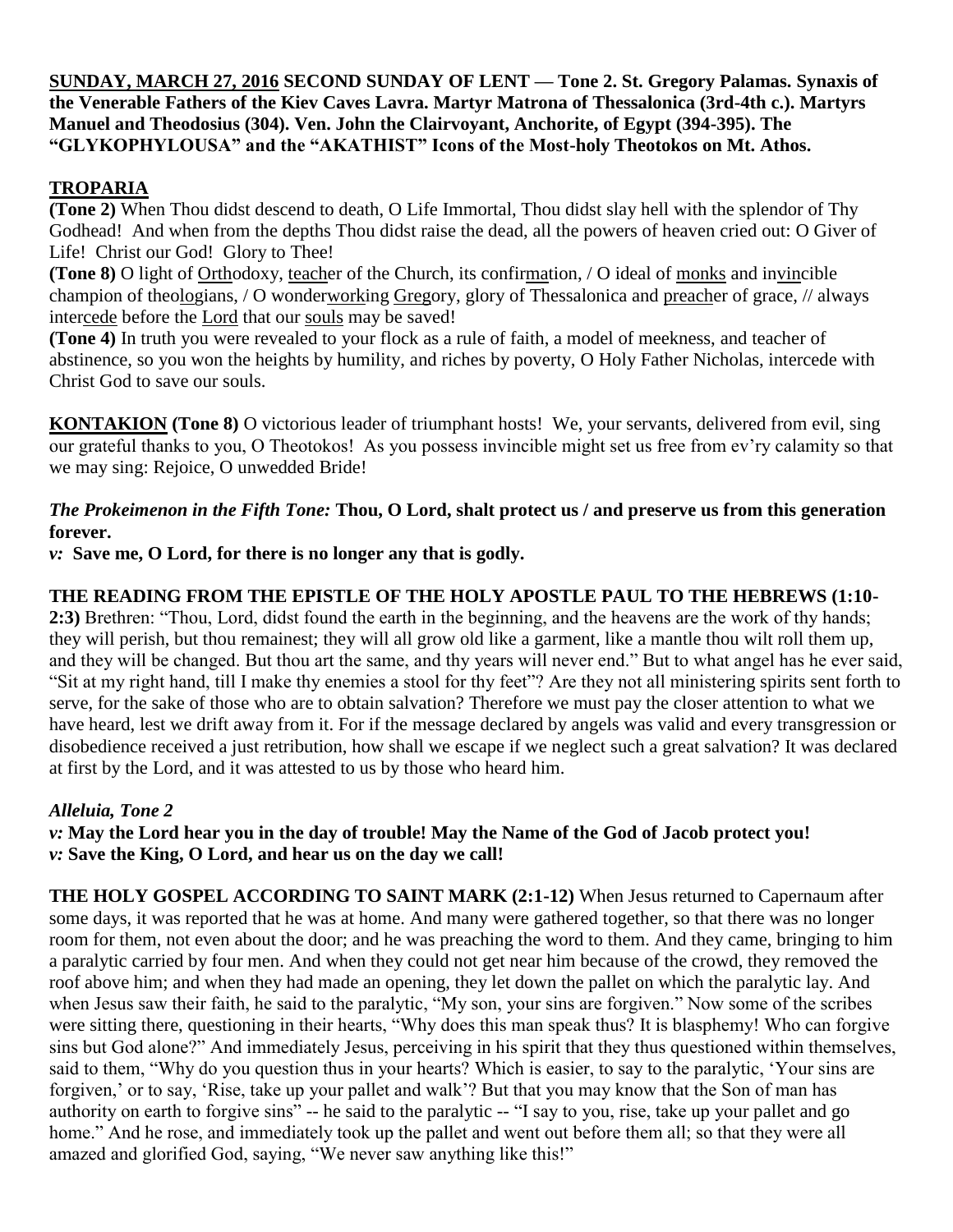**Instead of "It is truly meet …,"** All of creation rejoices in you, O Full of Grace: the assembly of Angels and the race of men. O sanctified temple and spiritual paradise, the glory of virgins, from whom God was incarnate and became a Child, our God before the ages. He made your body into a throne, and your womb He made more spacious than the heavens. All of creation rejoices in you, O Full of Grace. Glory to you!

**COMMUNION HYMN** Praise the Lord from the heavens, praise Him in the highest! Alleluia! Alleluia! Alleluia!

On the second Sunday of Great Lent, there is a great feast in the blessed city of Thessalonika, Greece. It is the feast of St. Gregory Palamas. On this day, the holy relics of the saint are taken from the Church of St. Gregory in a procession throughout the city, escorted by bishops, priests, sailors, policemen, and thousands of faithful. One wonders why his earthly remains are still held in such great veneration. How could his bones remain incorruptible more than six hundred years after his death? Indeed, St. Gregory's life clearly explains these wondrous facts. It illustrates the inspired words of the apostles that our bodies are temples of the Holy Spirit (see 1 Corinthians 6:19) and that we are "partakers of the divine nature" (2 Peter 1:4).

St. Gregory Palamas was born in the year 1296. He grew up in Constantinople (now Istanbul, Turkey) in a critical time of political and religious unrest. Constantinople was slowly recovering from the devastating invasion of the Crusades. It was a city under attack from all sides. From the west, it was infiltrated by Western philosophies of rationalism and scholasticism and by many attempts at Latinization. From the east, it was threatened by Muslim Turkish military invaders. The peace and faith of its citizens were at stake.

Gregory's family was wealthy. His father was a member of the senate. Upon his father's sudden death, Byzantine Emperor Andronikos II Paleologos (1282–1328), who was a close friend of the family, gave it his full financial support. He especially admired Gregory for his fine abilities and talents, hoping that the brilliant young man would one day become a fine assistant. However, instead of accepting a high office in the secular world, Gregory sought "that good part, which will not be taken away" from him (Luke 10:42).

Upon finishing his studies in Greek philosophy, rhetoric, poetry, and grammar, Gregory, at only twenty or twenty-two years of age, followed a burning passion in his heart. Like a lover who strives to stay alone forever with his loved one, Gregory was thirsty for this living water (see Revelation 22:17). Therefore, no created thing could separate him from the love of God (see Romans 8:39). He simply withdrew to Mount Athos, an already established community of monasticism. He first stayed at the Vatopedi Monastery, and then moved to the Great Lavra.

Gregory's departure was not a surprise to the rest of his family. Many priests and monks, friends of the family, frequently visited the family home. The parents were careful to pass on to their children the "pearl of great price" (Matthew 13:46). Great wealth and high education were not a hindrance, but an excellent tool in their pursuit of salvation. As a result of their way of life and belief, Gregory's mother, two brothers, and two sisters soon distributed all their earthly possessions to the poor and entered different monasteries.

March 27, 2016

ဆို့ပြီးဝ သန္တို့လ သန္တြို့လ သန္တြို့လ သန္တြို့လ သန္တြို့လ သန္တြို့လ သန္တြို့လ သန္တြို့လ သန္တြို့လ သန္တြို့လ သ

# **CANDLE INTENTIONS FOR THE HEALTH AND BLESSINGS OF**

Health & Blessings Angela Bakousidis Gerry & Lena Bakousidis Amir Abu-Aita, Dorothy Goodman, Gloria Zelenko, Joe Tome, Matushka Lisa, Theodore Wilhelm, Kate Stevens, Kathy Persich Adams Family Debbie Neely Health & God's Blessings <u>Manuman Momes and Momes and Ashley</u>

& family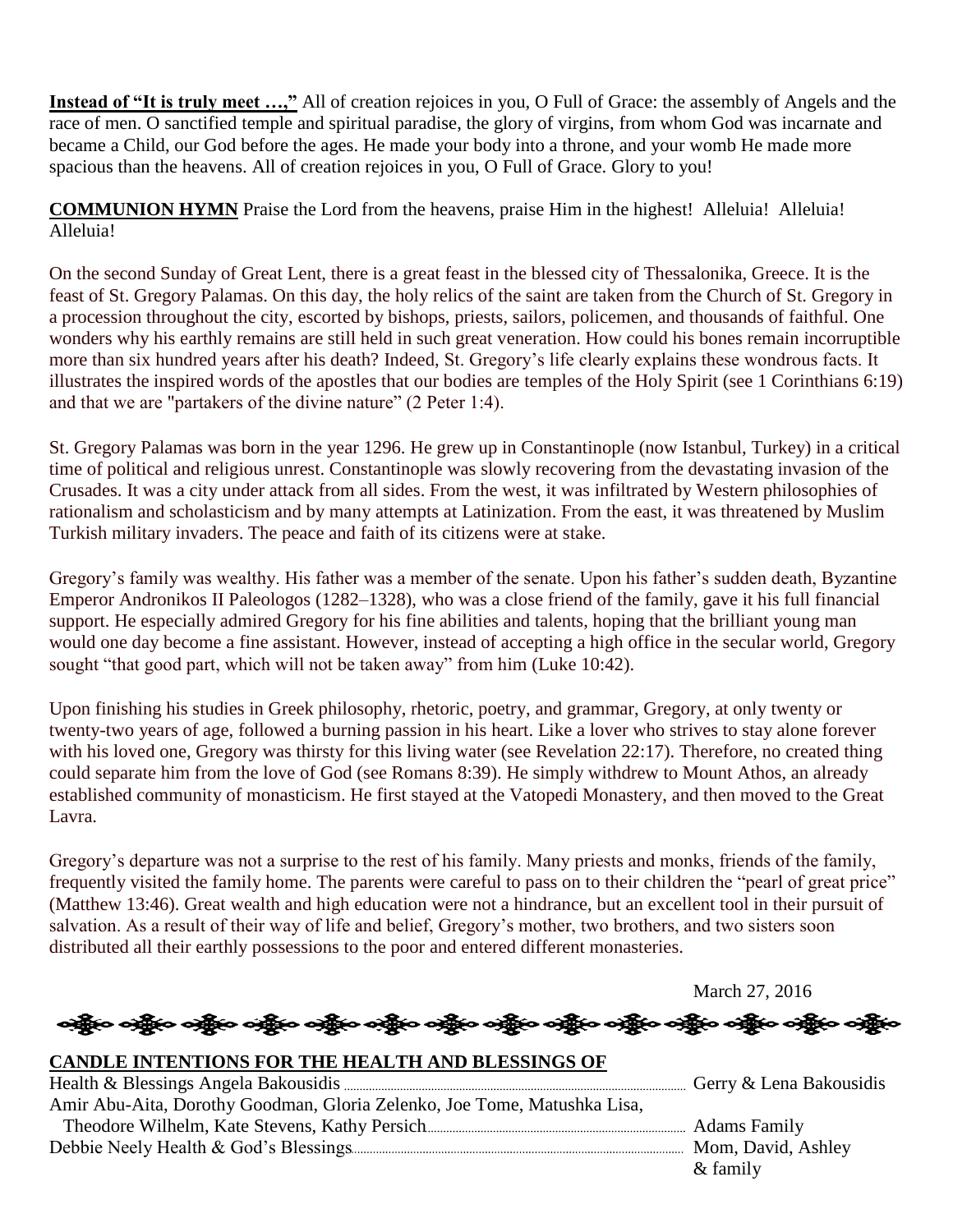| Fr. Joe, Fr. Moses, Fr. Lavrenty, Deacon Anthony, Aaron, Anna, Gloria, Laurie, |  |
|--------------------------------------------------------------------------------|--|
| Walt & Zina, Dorothy, Ruth, Jeanette, Reggie, Stojan & Mira, Bosa, Joseph,     |  |
|                                                                                |  |
|                                                                                |  |
| CANDLE INTENTIONS FOR ALL THOSE IN BLESSED REPOSE                              |  |
|                                                                                |  |
|                                                                                |  |
|                                                                                |  |
|                                                                                |  |
|                                                                                |  |
| Sophie Stavridis-6 months Blessed Repose, Angelo Stavridis, Tula Nastos,       |  |
|                                                                                |  |
|                                                                                |  |
|                                                                                |  |
|                                                                                |  |
| <b>ETERNAL LIGHT</b>                                                           |  |
|                                                                                |  |
|                                                                                |  |



Welcome all of our friends and visitors to St. Nicholas! Please join us for fellowship, coffee and pastries in our parish hall.

There will be a six month Parastas for the repose of +Sophie Stavridis following the veneration of the cross. Coffee and pastries are being donated today in Sophie's memory by her family.

# **CHARITY MINISTRIES**

**HOPE IN A BOX** is collecting Deodorant for the month of April. Place the items in the Blue Box in the hall. Catholic Charities Community Closet will distribute the items.

**FOOD DRIVE** Place non-perishable food items in the other blue box in the hall.

# **NORTH END SOUP KITCHEN We serve on Thursday, April 7 from 9 am to 1 pm.**

**100th ANNIVERSARY BOOKLET AD** forms are available in the parish hall. Also available are sheets that show the exact size of each ad, on the reverse side is the cost per ad size. Ad forms are due back April, 30. If you have any questions please see any member of the anniversary committee; Sharon Jernigan, Dorothy Goodman, Lucy Hogg, Cathy Steiner, Eileen Branoff, Linda Branoff, Paul Brayan or Father Matthew.

**APRIL CHARITY PROJECT** Backpacks for the Homeless. We are in need of the following items to fill the backpacks; Toothbrush and Toothpaste (individually wrapped), Washcloth and Hand towel, Thin Blanket, Deodorant, Disposable Razors, Shaving Cream, Comb and Brush, Bar Soap, Baby Wipes, Snacks ( Granola Bars, Protein Bars, Individual Peanut Butter Snacks, Peanuts, Trail Mix, Etc.) Pad of Paper, Pen or Pencil, Shampoo (not to large), Socks, Small tube of Antibiotic Cream. This is the 100<sup>th</sup> Anniversary event for April.

**PALM SUNDAY BAKE SALE** featuring Sweet Bread, Triangles; Cheese, Leek or Spinach, Piroshki (meat filled), Pierogi (potato filled) and Lamb shaped butter, will be held on Sunday, April 24. The order forms were included in your March bulletin and need to be returned no later than **April, 17**. See any member of St. Catherine's League to place your order or if you have any questions.